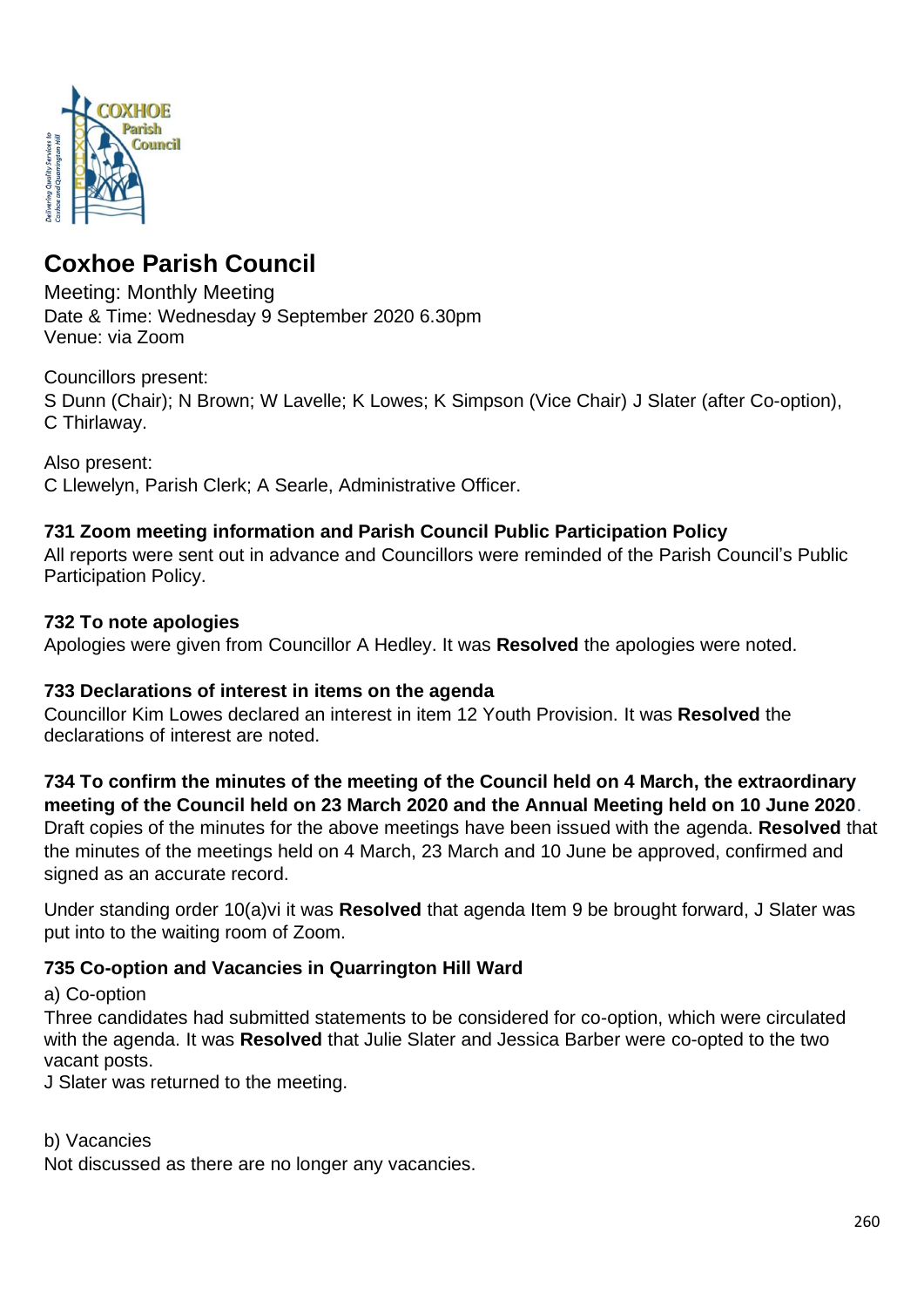# **736 Public participation**

No members of the public were present.

# **737 Durham County Councillors' Update**

Councillor Dunn spoke about the following:

- Large gatherings Coxhoe Park and Coxhoe Woods working with Police and Neighbourhood **Wardens**
- Issues with the current CCTV
- Enforcement action was being taken with the new housing development sites in Coxhoe regarding the road cleaning and spillages
- New Barratt estate lorries would only be able to do a right turn from Station Road
- AAP, Village Hall and Parish Council funding streams opened around Covid 9 recovery theme.
- Update provided regarding Quarrington Hill Churchyard

Councillor Lowes raised issue regarding DCC and school trips were parents are owed refunds from trips that have been cancel. Details to be forwarded to Councillor Dunn to take up with DCC.

Councillor N Brown updated regarding the Neighbourhood Watch in Coxhoe and 17 volunteers have come forward.

**Resolved** the information is noted.

**738 Councillors' reports of attendance at meetings and events on behalf of the Parish Council** No updates.

#### **739 Receipt of Committee minutes**

- a) Draft Events, Environment and Finance Committee Minutes 27 July 2020
- b) Approved Events, Environment and Finance Committee Minutes 10 February 2020
- c) Draft Human Resources Committee Minutes 16 July 2020
- d) Draft Human Resources Committee Minutes 27 February 2020
- e) Approved Human Resources Committee Minutes 15 January 2020

It was **Resolved** that all the Committee minutes were all received and noted.

#### **740 Financial matters**

a) Finance Report, Bank Reconciliation and Payment Schedule The Clerk had circulated the Finance Report, the bank reconciliations and cashbook to 31 August 2020 with the agenda.

**Resolved (1)** the bank balances and reconciliations to 31 August are noted.

The Clerk had sent details of employee payments for the month August. **Resolved (2)** the employee payments were noted and approved.

The following payments from August already made brought to Council for noting.

August

| <b>No</b> | <b>Payee</b> | <b>Description</b>                                     | Amount    |
|-----------|--------------|--------------------------------------------------------|-----------|
|           | <b>Staff</b> | <b>Salaries</b>                                        | £3,882.32 |
|           | <b>NEST</b>  | <b>Employer &amp; Employees' Pension Contributions</b> | £212.60   |
|           | <b>HMRC</b>  | <b>Employer Liabilities</b>                            | £796.08   |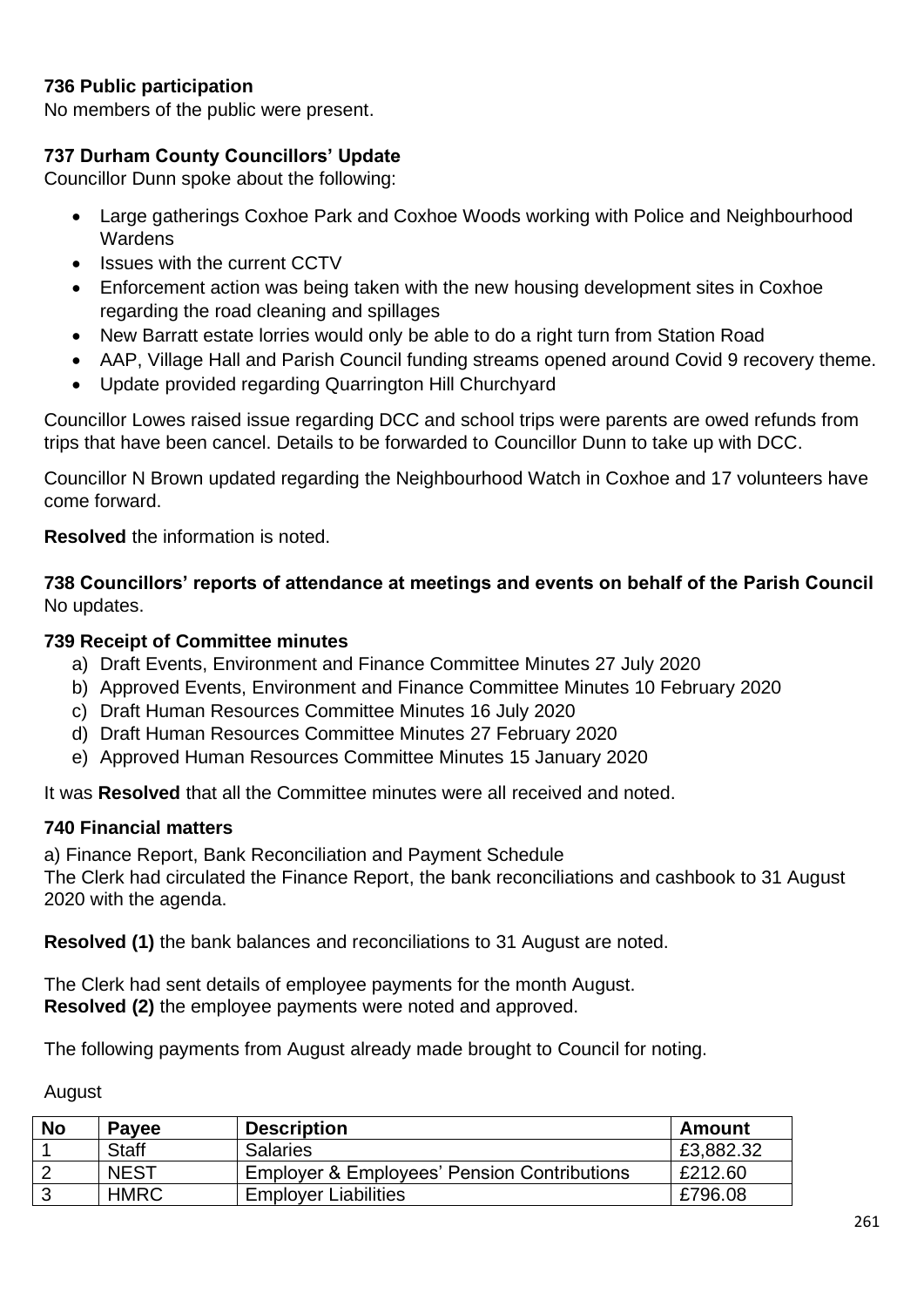| 4              | <b>SE</b>                              | <b>Grounds Maintenance Contract</b>             | £884.90   |
|----------------|----------------------------------------|-------------------------------------------------|-----------|
|                | Landscaping                            |                                                 |           |
| 5              | Grenke                                 | Photocopier Usage & Lease                       | £108.00,  |
|                | Leasing/Total                          |                                                 | £61.12 &  |
|                | <b>Business</b>                        |                                                 | £120.00   |
| 6              | <b>BT</b>                              | Landline & internet                             |           |
| $\overline{7}$ | <b>ITC</b>                             | Sophos Internet Security & One drive storage    | £10.80    |
| 8              | Vodafone                               | 3 x Mobile Phones                               | £51.01    |
| $\overline{9}$ | <b>Wave Water</b>                      | Quarrington Hill Allotments Water Supply        | £11.55    |
| 10             | <b>Scottish</b>                        | <b>Memorial Garden Lighting</b>                 | £36.00    |
|                | Power                                  |                                                 |           |
| 11             | <b>MKM Building</b><br><b>Supplies</b> | <b>Cricket Pavilion Battens and Carcassing</b>  | £358.39   |
| 12             | Northern                               | Quarrington Hill Allotment Fence Repairs        | £171.40   |
|                | Counties                               |                                                 |           |
|                | <b>Allotments</b>                      |                                                 |           |
|                | Association                            |                                                 |           |
|                | Ltd                                    |                                                 |           |
| 13             | <b>MKM Building</b>                    | Cricket Pavilion Plasterboard, Cavity Slabs and | £496.48   |
|                | <b>Supplies</b>                        | <b>Sundries</b>                                 |           |
| 14             | Harrison                               | <b>Flagpole Service</b>                         | £207.60   |
|                | <b>Flagpoles</b>                       |                                                 |           |
| 15             | Seventeen                              | Items for Food Parcels (grant funded)           | £60.00    |
| 16             | <b>Bonsai</b>                          | Items for Food Parcels (grant funded)           | £45.50    |
|                | <b>Bonbons</b>                         |                                                 |           |
| 17             | <b>NEREO</b>                           | <b>DBS Check</b>                                | £54.40    |
| 18             | Solopress                              | Printing 2250 Chronicles                        | £541.85   |
| 19             | Society of                             | Coronavirus Risk Assessments Training Webinar   | £36.00    |
|                | <b>Local Council</b>                   |                                                 |           |
| 20             | <b>Clerks</b>                          | Youth Club Key Fund Membership                  | £198.00   |
| 21             | The Key<br><b>Thinford</b>             | Hanging Baskets and Planters Refills            |           |
|                | <b>Nurseries</b>                       |                                                 | £1,897.20 |
| 22             | Zoom                                   | Zoom Subscription                               | £14.39    |
| 23             | Post Office                            | Postage Stamps                                  | £11.40    |
| 24             | <b>Monthly Fee</b><br>Lloyds           |                                                 | £6.00     |
| 25             | Spar                                   | Admin Phone Top-up                              | £15.00    |
| 26             | Amazon                                 | Phone Cases and Screen Protectors               | £23.94    |
| 27             | <b>Land Registry</b>                   | <b>Title Register</b>                           | £3.00     |
| 28             | Home                                   | Items for Food Parcels (grant funded)           | £9.48     |
|                | <b>Bargains</b>                        |                                                 |           |
| 29             | Amazon                                 | Items for Food Parcels (grant funded)           | £13.93    |
| 30             | Tesco                                  | Handwash for work locations                     | £7.80     |
| 31             | Amazon                                 | <b>Handtowels</b>                               | £15.99    |
| 32             | Post Office                            | Postage Stamps                                  | £18.15    |
|                | Lloyds<br><b>Monthly Fee</b>           |                                                 | £6.00     |

Please note prices are gross, where VAT applies.

It was **Resolved (3)** the payments made are ratified.

The payments below were submitted for approval.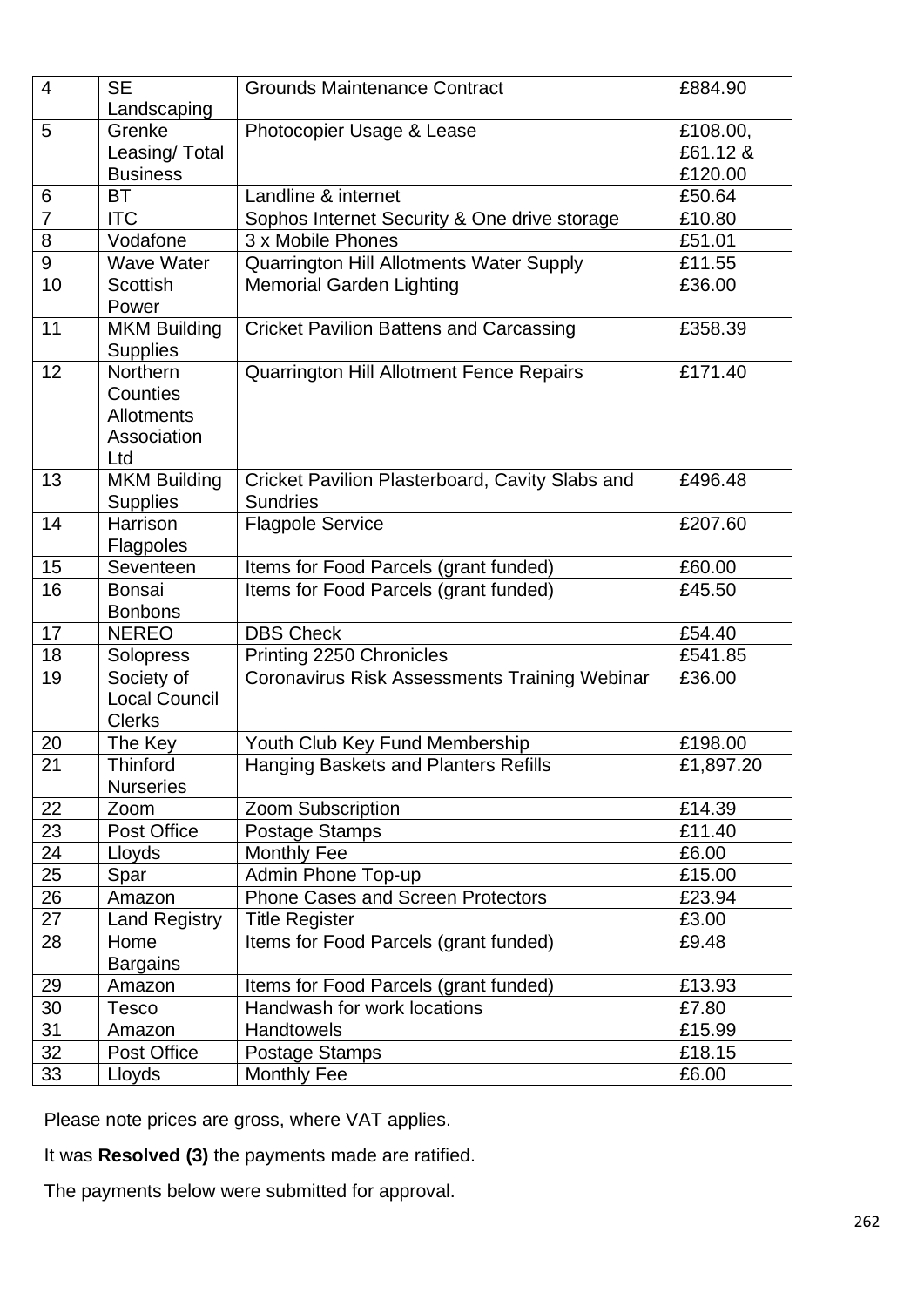September

| <b>No</b>        | <b>Payee</b>          | <b>Description</b>                                     | <b>Amount</b> |
|------------------|-----------------------|--------------------------------------------------------|---------------|
| 1                | <b>Staff</b>          | <b>Salaries</b>                                        | £4093.96      |
| $\overline{2}$   | <b>NEST</b>           | <b>Employer &amp; Employees' Pension Contributions</b> | £212.60       |
| 3                | <b>HMRC</b>           | <b>Employer Liabilities</b>                            | £837.48       |
| $\overline{4}$   | <b>SE</b>             | <b>Grounds Maintenance Contract</b>                    | £884.90       |
|                  | Landscaping           |                                                        |               |
| 5                | <b>Total Business</b> | <b>Photocopier Usage</b>                               | £18.27        |
| $\overline{6}$   | ВT                    | Landline & internet                                    | £50.64        |
| $\overline{7}$   | <b>ITC</b>            | Sophos Internet Security & One drive storage           | £10.80        |
| 8                | Vodafone              | 3 x Mobile Phones                                      | £51.01        |
| $\boldsymbol{9}$ | Wave Water            | Quarrington Hill Allotments Water Supply               | £11.55        |
| 10               | <b>Scottish Power</b> | <b>Memorial Garden Lighting</b>                        | £36.00        |
| 11               | <b>MKM Building</b>   | <b>Cricket Pavilion Softwood</b>                       | £62.35        |
|                  | <b>Supplies</b>       |                                                        |               |
| 12               | <b>Thinford</b>       | Hanging basket watering Coxhoe June & July             | £1,386.00     |
|                  | <b>Nurseries</b>      |                                                        |               |
| 13               | <b>Thinford</b>       | Hanging basket watering Quarrington Hill June &        | £504.00       |
|                  | <b>Nurseries</b>      | July                                                   |               |
| 14               | Amazon, Kids          | Items for summer kids' packs (sports equipment,        | £401.70       |
|                  | stuff for less,       | drinks)                                                |               |
|                  | <b>Tesco</b>          |                                                        |               |
| 15               | Home Bargains         | Items for summer kids' packs                           | £28.65        |
| 16               | Seventeen             | Sandwiches for kids' summer packs                      | £300.00       |
| 17               | <b>DE Scorer Ltd</b>  | Fruit for summer kids' packs                           | £27.50 &      |
|                  | (Holcrofts)           |                                                        | £35.00        |
| 18               | Viking                | Stationery items, bottled water and pencils for kids'  | £46.33        |
|                  |                       | packs                                                  |               |
| 19               | The Signs Man         | Stickers for items for summer kids' packs              | £50.00        |
| 20               | <b>SLCC</b>           | Training Webinar (Admin Officer, Accessible PDFs)      | £42.00        |
| 21               | Streetmaster          | 3 x longer leg seats for Coxhoe Park                   | £1,719.00     |
| 22               | <b>MKM Building</b>   | Door casing for cricket pavilion                       | £70.32        |
|                  | <b>Supplies</b>       |                                                        |               |
| 23               | Viking                | Paper and postage stamps                               | £36.30        |
| 24               | Post Office           | Postage Stamps                                         | £18.15        |
| 25               | Zoom                  | Zoom Subscription                                      | £14.39        |
| 26               | Kids Stuff for        | Items for summer kids' packs (sports and arts &        | £268.50       |
|                  | less                  | crafts equipment)                                      |               |
| 27               | Amazon                | Items for summer kids' packs                           | £46.63        |
| 28               | Amazon                | Items for summer kids' packs                           | £93.27        |
| 29               | Home Bargains         | <b>Cleaning items</b>                                  | £6.74         |
| 30               | Spar                  | Mobile Phone Top up                                    | £15.00        |
| 31               | Lloyds                | <b>Monthly Fee</b>                                     | £6.00         |

Please note prices are gross, where VAT applies.

It was **Resolved (4)** the payments are approved.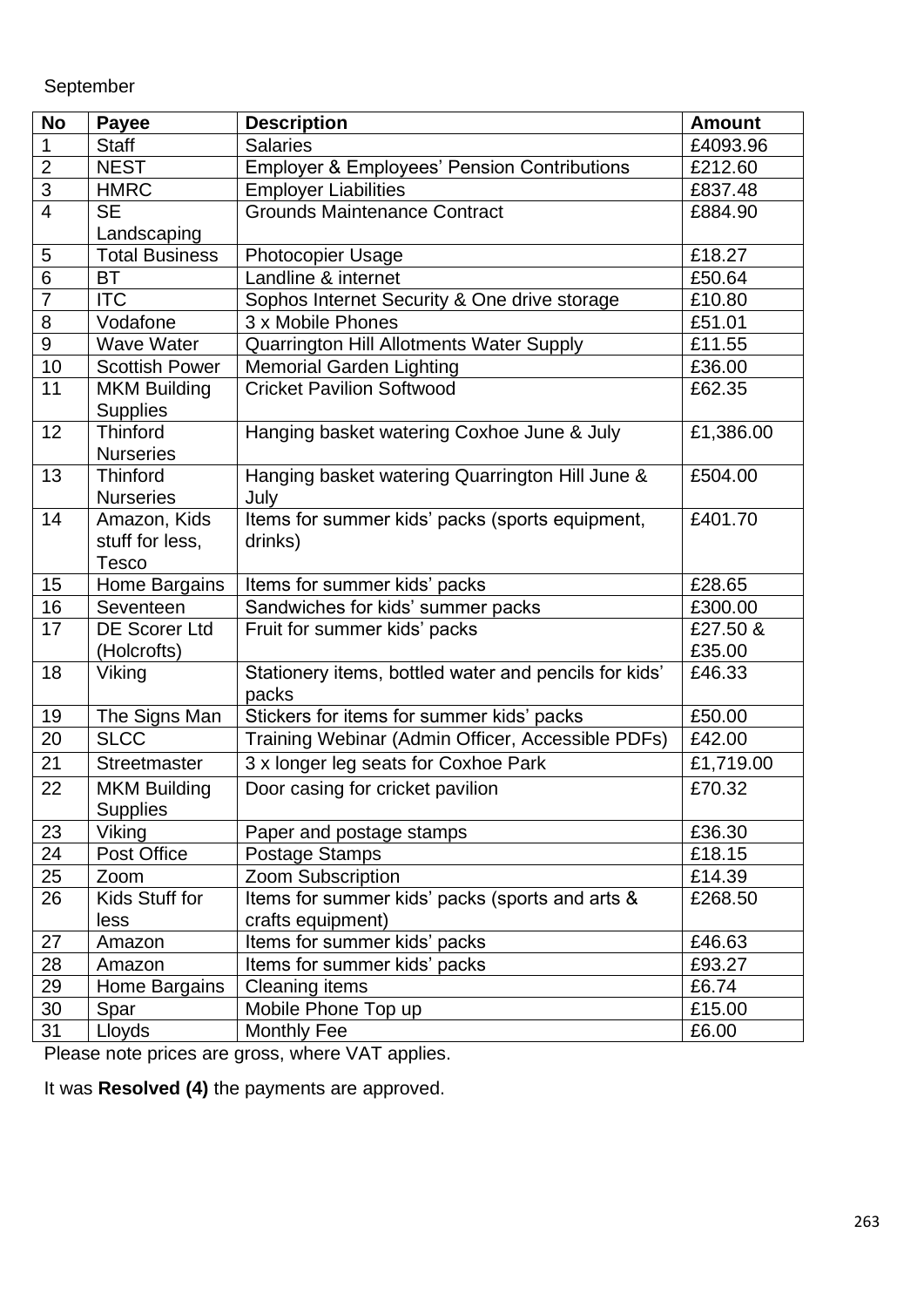# **Monies received (over £100 only)**

| <b>Date</b> | <b>Payee</b> | <b>Description</b>     | Amount   |
|-------------|--------------|------------------------|----------|
| 17.08.20    | <b>HMRC</b>  | VAT refund 01.04.20 to | £1343.41 |
|             |              | 31.06.20               |          |

It was **Resolved (5)** monies received was noted.

b) Budget

The Clerk had circulated the budget. It was **Resolved** the information is noted.

### **741 To review and appoint Members to serve on the Parish Council's Committees or Working Groups**

a) Committee structure, proposed meeting dates and delegation arrangements

The Clerk had sent the proposed Committees' structure with potential dates and membership.

Meetings will go ahead if it is deemed necessary to hold them, and may be held virtually or in person once that is possible.

| <b>Committee</b>                               | <b>Dates</b>                         |
|------------------------------------------------|--------------------------------------|
| <b>Events, Environment and Finance</b>         | Monday 13 July<br>$\bullet$          |
| <b>Committee</b>                               | Monday 14 September                  |
|                                                | Monday 16 November                   |
|                                                | Monday 7 December (focus on Finance) |
|                                                | Monday 8 February 2021               |
| Human Resources, Grievance,                    | Wednesday 16 July                    |
| <b>Disciplinary &amp; Complaints Committee</b> | Wednesday 14 October                 |
|                                                | Wednesday 13 January 2021            |
| <b>Youth Strategy Group</b>                    | Thursday 3 September                 |
|                                                | Thursday 21 January 2021             |
|                                                | Thursday 18 March                    |

It was **Resolved** that the proposed meeting dates are approved, to be held when deemed necessary.

#### b) Membership

It was **Resolved (1)** that Councillor Slater will join the HR, Grievance Disciplinary and Complaints Committee and the Youth Strategy Group Committee. It was **Resolved (2)** that Councillor Barber will be asked which committees she may wish to join.

### **742 Clerk's Report**

The Clerk had circulated the Clerk's Report with the agenda.

a) Website accessibility (XVII)

Parish Council been advised by DCC we are still not meeting accessibility regulations. I Forster is assisting seeking clarification. PDF's update in progress and accessibility statement will be updated to say we are 'working towards the accessibility regulations'.

It was **Resolved** that the Council noted the update and the amount of work still to be carried out.

b) Coxhoe and Quarrington Hill Care and Community Support (III)

Support continues and the Clerk suggests that the Council looks at a school uniform bank and a baby bank for items families in need.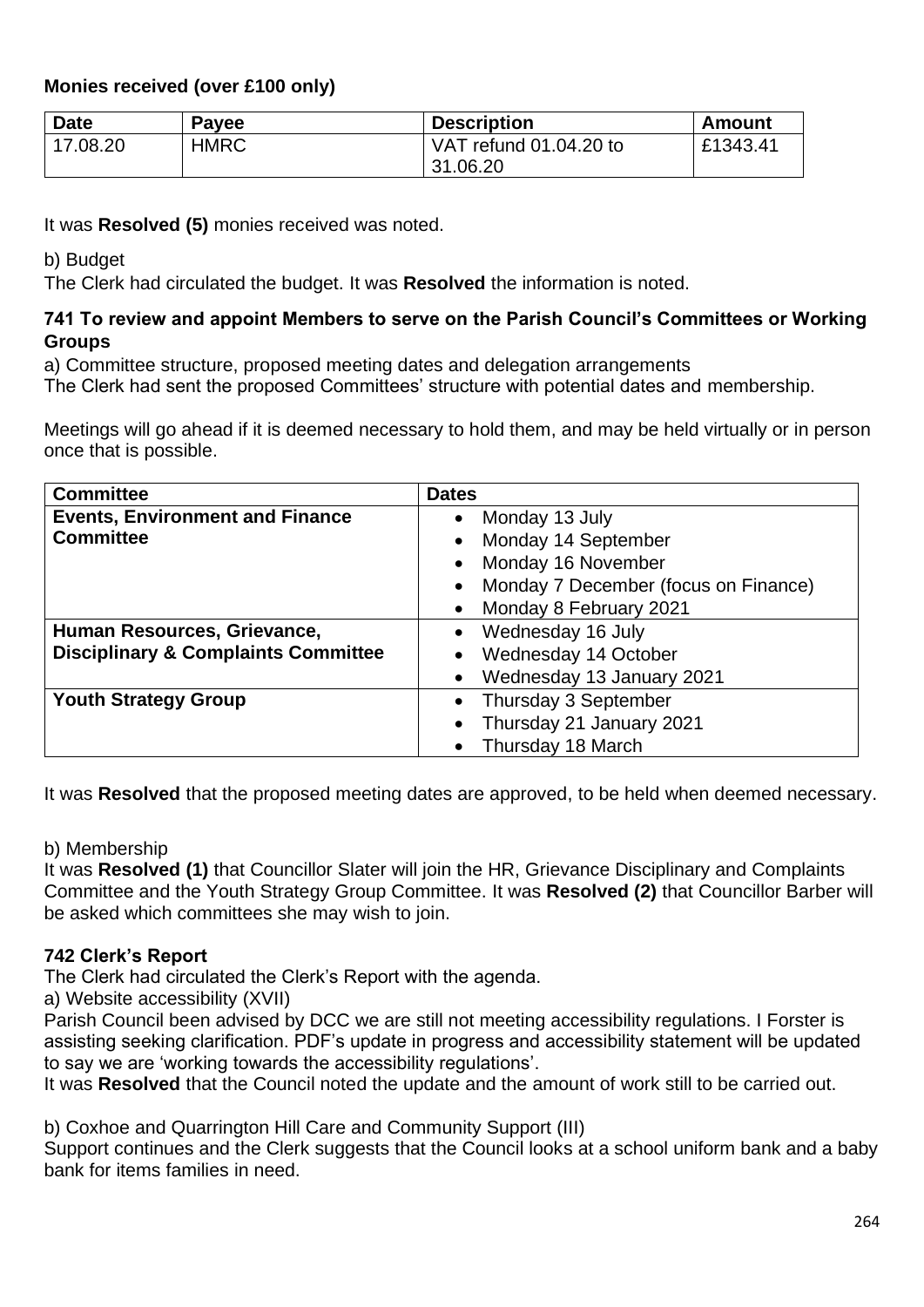The following were **Resolved**:

**(1)** the activity is noted and thanks to be passed on to all involved.

**(2)** the Clerk to arrange exploring options for a uniform and a baby bank, with interested local organisations.

c) Matters raised by residents (XVIII)

The Clerk had circulated details of matters raised by residents. It was **Resolved (1)** the concerns of residents are noted.

Councillor Dunn advised he was visiting a number of areas on 10 September with DCC Clean and Green Team to look at improvements and planting schemes.

Councillor Dunn gave an update regarding Quarrington Hill Churchyard

It was **Resolved (2)** that the Churchyard is to be on the next meeting agenda.

It was **Resolved (3)** to note the Clerk's report.

# **743 Youth Provision**

The Clerk had sent a report with the agenda. Councillors said they have been impressed with what the staff have done with the distribution of the activity packs and also the visit from the MP. The Clerk said they were looking to reopen face to face Youth Clubs depending on current and any new regulations.

It was **Resolved** to note the report, with thanks to the Youth Staff.

# **744 Planning and Correspondence Report (March to end of August)**

a) DM/20/01138/OUT Land West Of 5 Bridge End, Coxhoe, DH6 4HU

b) DM/20/01145/FPA Bogma Hall Farm, Coxhoe, DH6 4EN

c) DM/20/01364/FPA 36 Browning Hill, Coxhoe, DH6 4SA

- d) DM/20/01518/FPA 90 Ashbourne Drive, Coxhoe, DH6 4SP
- e) DM/20/01585/FPA 6 Applegarth, Coxhoe, DH6 4SL
- f) DM/20/01635/PA Land To The Rear Of Bogma Avenue, Coxhoe, DH6 4EW
- g) DM/20/01704/FPA Norbreck, Lynn Park Crescent, Coxhoe, Durham, DH6 4ES
- h) DM/20/01789/FPA 56 Garden Terrace, Coxhoe, DH6 4EH
- i) DM/20/02086/FPA 18 Petterson Dale, Coxhoe, DH6 4HA

j) DM/20/02126/FPA 6 Leslie Villas, Coxhoe, DH6 4AE

k) DM/20/02269/FPA 26 Co-Operative Terrace, Coxhoe, DH6 4DQ

The Clerk had submitted a neutral comment to item a) DM/20/01138/OUT Land West Of 5 Bridge End.

Councillor Dunn said the Clerk had represented the Parish Council's objection at the County Council's Planning Committee for item d) DM/20/01518/FPA 90 Ashbourne Drive, and said that the application had been approved.

# l) Correspondence

# **Correspondence Received**

|    | Date            | <b>Received From</b>  | Summary                                               |
|----|-----------------|-----------------------|-------------------------------------------------------|
|    | <b>Received</b> |                       |                                                       |
|    | 16.03.20        | <b>CDALC</b>          | Civic Pride A5 flyer Instagram Account                |
| 2  | 13.05.20        | Durham County Council | Notification of reopening household recycling centres |
| 13 | 29.05.20        | <b>NALC</b>           | Open letter to all Councillors                        |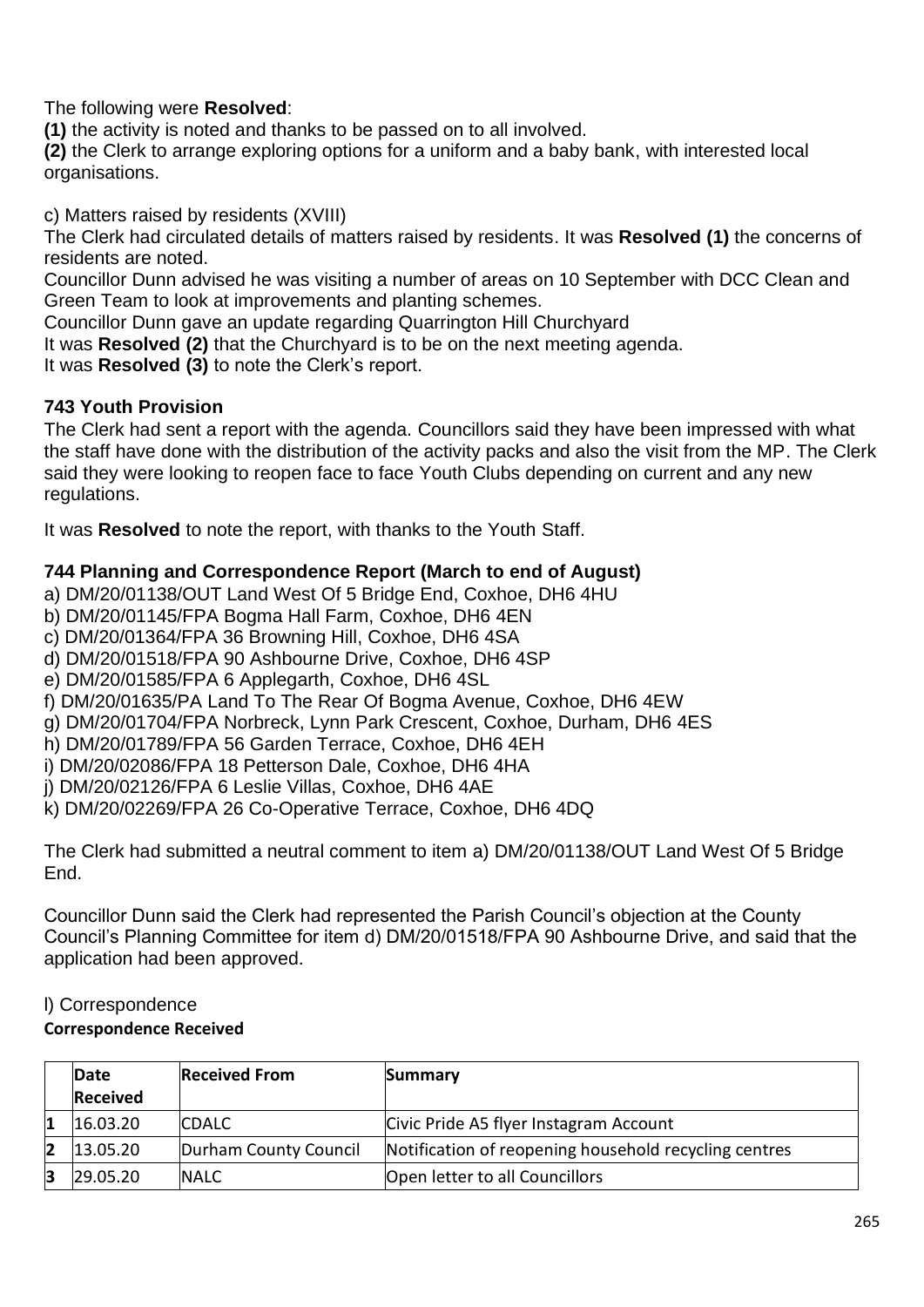| 4  | 02.06.20    | <b>Durham County Council</b>                                  | Notification of update regarding Coxhoe Waste Recycling<br>lcentre            |
|----|-------------|---------------------------------------------------------------|-------------------------------------------------------------------------------|
| 5  | 02.06.20    | Durham County Council                                         | Planning Update                                                               |
| 6  | 04.06.20    | <b>CDALC</b>                                                  | Opening the High Streets and DCC Consultation on street<br>space improvements |
| 7  | 09.06.20    | <b>NALC</b>                                                   | Newsletter -Publishes new edition of points of interest                       |
| 8  | 11.06.20    | <b>NALC</b>                                                   | Newsletter                                                                    |
| 9  | 11.06.20    | <b>NALC</b>                                                   | New Model Code of Conduct Consultation                                        |
|    | 10 16.06.20 | <b>NHS</b>                                                    | Gathering views about using digital technology to speak to a<br>GP            |
|    | 11 19.06.20 | <b>Citizens Advice</b>                                        | Survey                                                                        |
|    | 12 20.06.20 | <b>Durham County Council</b>                                  | Information from Trading Standards Team re Scams                              |
|    | 13 25.06.20 | <b>CDALC</b>                                                  | Councillors Training online 9,16,23 July 2020                                 |
|    | 14 30.06.20 | <b>SLCC Membership</b>                                        | SLCC Letter to Secretary of State 30 June 2020                                |
|    | 15 08.07.20 | <b>NALC</b>                                                   | Newsletter -Online Events                                                     |
|    | 16 09.07.20 | Durham Community<br>Woodlands                                 | Durham Woodland Revival latest news                                           |
| 17 | 09.07.20    | <b>CPRE North East</b>                                        | Newsletter Summer 2020                                                        |
|    | 18 15.07.20 | Durham County Council                                         | Traffic Order - Quarrington Hill                                              |
|    | 19 31.07.20 | <b>Durham Community</b><br>Woodlands                          | Durham Woodland Revival latest news                                           |
|    | 20 11.08.20 | <b>Durham County Council</b><br><b>Press and Publications</b> | Planning permission approved for new Durham Bus Station                       |
|    | 21 21.08.20 | <b>Durham County Council</b><br><b>Housing Solutions</b>      | Warm Homes Leaflet                                                            |

#### **Bulletins Received**

|                         | <b>Date</b>     | <b>Received From</b> | <b>Summary</b>             |
|-------------------------|-----------------|----------------------|----------------------------|
|                         | <b>Received</b> |                      |                            |
| 1                       | 06.03.20        | <b>NALC</b>          | Chief Executive's Bulletin |
| $\overline{\mathbf{2}}$ | 13.03.20        | <b>NALC</b>          | Chief Executive's Bulletin |
| 3                       | 20.03.20        | <b>NALC</b>          | Chief Executive's Bulletin |
| 4                       | 27.03.20        | <b>NALC</b>          | Chief Executive's Bulletin |
| 5                       | 03.04.20        | <b>NALC</b>          | Chief Executive's Bulletin |
| 6                       | 09.04.20        | <b>NALC</b>          | Chief Executive's Bulletin |
| 7                       | 17.04.20        | <b>NALC</b>          | Chief Executive's Bulletin |
| 8                       | 24.04.20        | <b>NALC</b>          | Chief Executive's Bulletin |
| 9                       | 01.05.20        | <b>NALC</b>          | Chief Executive's Bulletin |
|                         | 10 07.05.20     | <b>NALC</b>          | Chief Executive's Bulletin |
| 11                      | 15.05.20        | <b>NALC</b>          | Chief Executive's Bulletin |
|                         | 12 22.05.20     | <b>NALC</b>          | Chief Executive's Bulletin |
|                         | 13 29.05.20     | <b>NALC</b>          | Chief Executive's Bulletin |
|                         | 14 05.06.20     | <b>NALC</b>          | Chief Executive's Bulletin |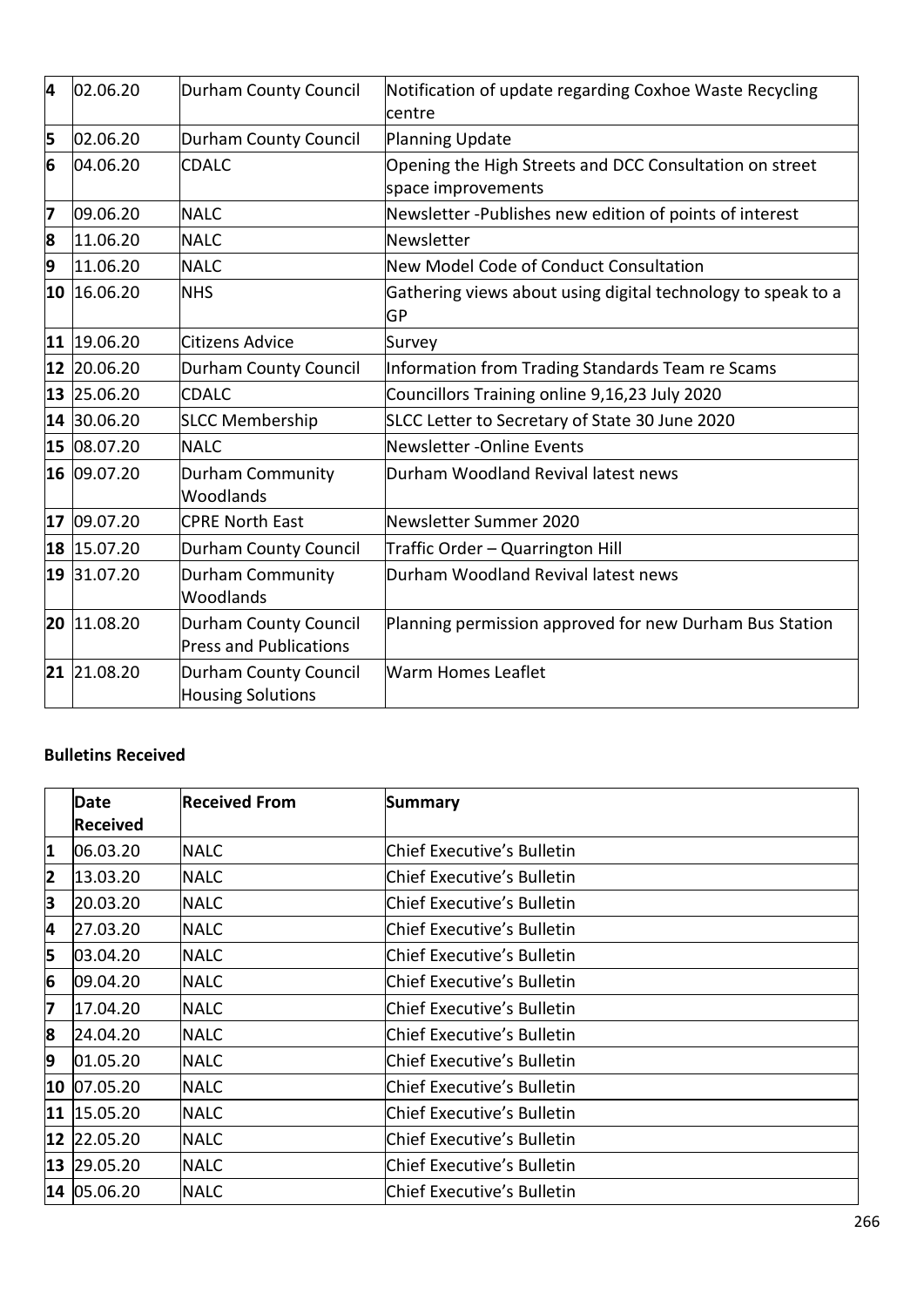| 15 | 12.06.20    | <b>NALC</b> | Chief Executive's Bulletin                                                               |
|----|-------------|-------------|------------------------------------------------------------------------------------------|
|    | 16 19.06.20 | <b>NALC</b> | Chief Executive's Bulletin                                                               |
| 17 | 26.06.20    | <b>NALC</b> | <b>Chief Executive's Bulletin</b>                                                        |
| 18 | 03.07.20    | <b>NALC</b> | Chief Executive's Bulletin                                                               |
|    | 19 10.07.20 | <b>NALC</b> | Chief Executive's Bulletin                                                               |
|    | 20 17.07.20 | <b>NALC</b> | Chief Executive's Bulletin (including CDALC comments<br>20.07.20)                        |
| 21 | 17.07.20    | <b>NALC</b> | Chief Executive's Bulletin reminder regarding the Code of<br><b>Conduct Consultation</b> |
| 22 | 24.07.20    | <b>NALC</b> | Chief Executive's Bulletin                                                               |
|    | 23 27.07.20 | <b>NALC</b> | Chief Executive's Bulletin                                                               |
| 24 | 31.07.20    | <b>NALC</b> | Chief Executive's Bulletin                                                               |
|    | 25 03.08.20 | <b>NALC</b> | Chief Executive's Bulletin                                                               |
|    | 26 07.08.20 | <b>NALC</b> | <b>Chief Executive's Bulletin</b>                                                        |
| 27 | 14.08.20    | <b>NALC</b> | <b>Chief Executive's Bulletin</b>                                                        |
|    | 28 21.08.20 | <b>NALC</b> | Chief Executive's Bulletin                                                               |
|    | 29 28.08.20 | <b>NALC</b> | Chief Executive's Bulletin                                                               |

It was **Resolved** that planning and correspondence report was noted and activity ratified.

# **745 Review of the following Parish Council Policies**

a) Disciplinary Policy

It was **Resolved** that the Council's Disciplinary Policy was noted and agreed.

b) Grievance Policy

It was **Resolved** that the Council's Grievance Policy was noted and agreed.

c) Annual Leave Policy

It was **Resolved** that the Council's Annual Leave Policy was noted and agreed.

d) Document Retention and Disposal Policy

It was **Resolved** that the Council's Document Retention and Disposal Policy was noted and agreed. e) Data Protection Policy

It was **Resolved** that the Council's Data Protection Policy was noted and agreed.

f) Lone Working Policy

It was **Resolved** that the Council's Lone Working Policy was noted and agreed.

g) Provision of Seating Policy

It was **Resolved** that the Council's Provision of Seating Policy was noted and agreed.

h) Social Media Policy

It was **Resolved** that the Council's Social Media Policy was noted and agreed.

### **746 Neighbourhood Planning**

The Clerk had circulated a report with the agenda. A meeting had been held with an Officer from Durham County Council and a vlog and working group are to be developed.

It was **Resolved (1)** that the resolutions from 27 July Events, Environment and Finance Committee were agreed.

It was **Resolved (2)** to approve the formation of a working group to carry out the agreed activities and put information in the next Chronicle.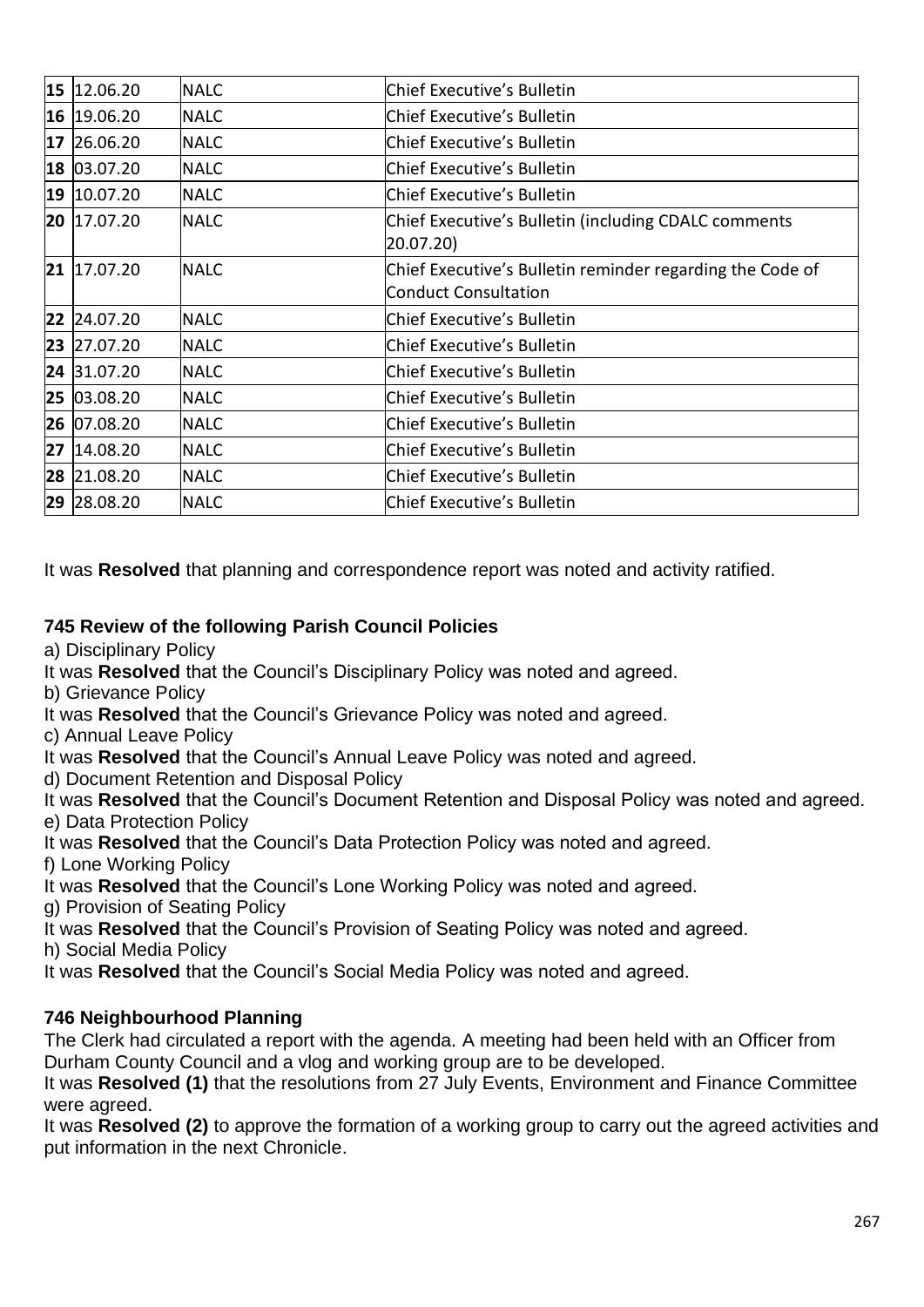# **747 Land, Buildings and Open Spaces**

The Clerk had circulated reports with the agenda.

#### a) Old School Site

The Clerk had circulated a report and details of further potential options with the agenda. Decisions are likely be needed in the coming months and advice is being sought. Councillors reaffirmed their preference to a GP Surgery on this site.

It was **Resolved** the report was noted.

b) Christmas lights and extension to electricity provision on Coxhoe village green

### The following were **Resolved:**

**(1)** The Clerk to obtain quotes for this work.

**(2)** Lights would be for the wheel, Christmas tree, trees near church top of village green and in front of the Village Hall.

### **748 Community Reports**

a) Quarrington Hill Community Centre No report

b) Coxhoe Village Hall

A report had been received. Set to reopen on Monday 21 September 2020, Councillor Dunn said that funding for toilets and windows is being sought and the Parish Council may discuss this at its next meeting.

c) Active Life at Coxhoe

No Report was received. Councillor Lavelle said the centre is open and membership numbers are increasing.

d) Coxhoe History Group

No Report, article sent for Chronicle.

It was **Resolved (1)** the information and the report was noted.

It was **Resolved (2)** that agenda item 20 would be heard in public rather than in the in private session.

#### **749 Allotments' operations and consultation**

The Clerk had circulated a report with the agenda about taps and water supply at Quarrington Hill allotments.

The Clerk also said the consultation will be undertaken soon.

The following were **Resolved**:

**(1)** The Clerk to investigate on site the taps, contact Northumbria Water.

**(2)** The Clerk to reiterate with Tenants any adjustments need approval in advance

**(3)** The Clerk to amend future tenancy agreements accordingly following investigations and consultation.

**(4)** The report and update were noted.

The following items were classified as being of a confidential nature in accordance with section 1(2) of the Public Bodies (Admission to Meetings) Act 1960. At this point of the agenda it was **Resolved (5)** that all members of the press and public were asked to leave the meeting.